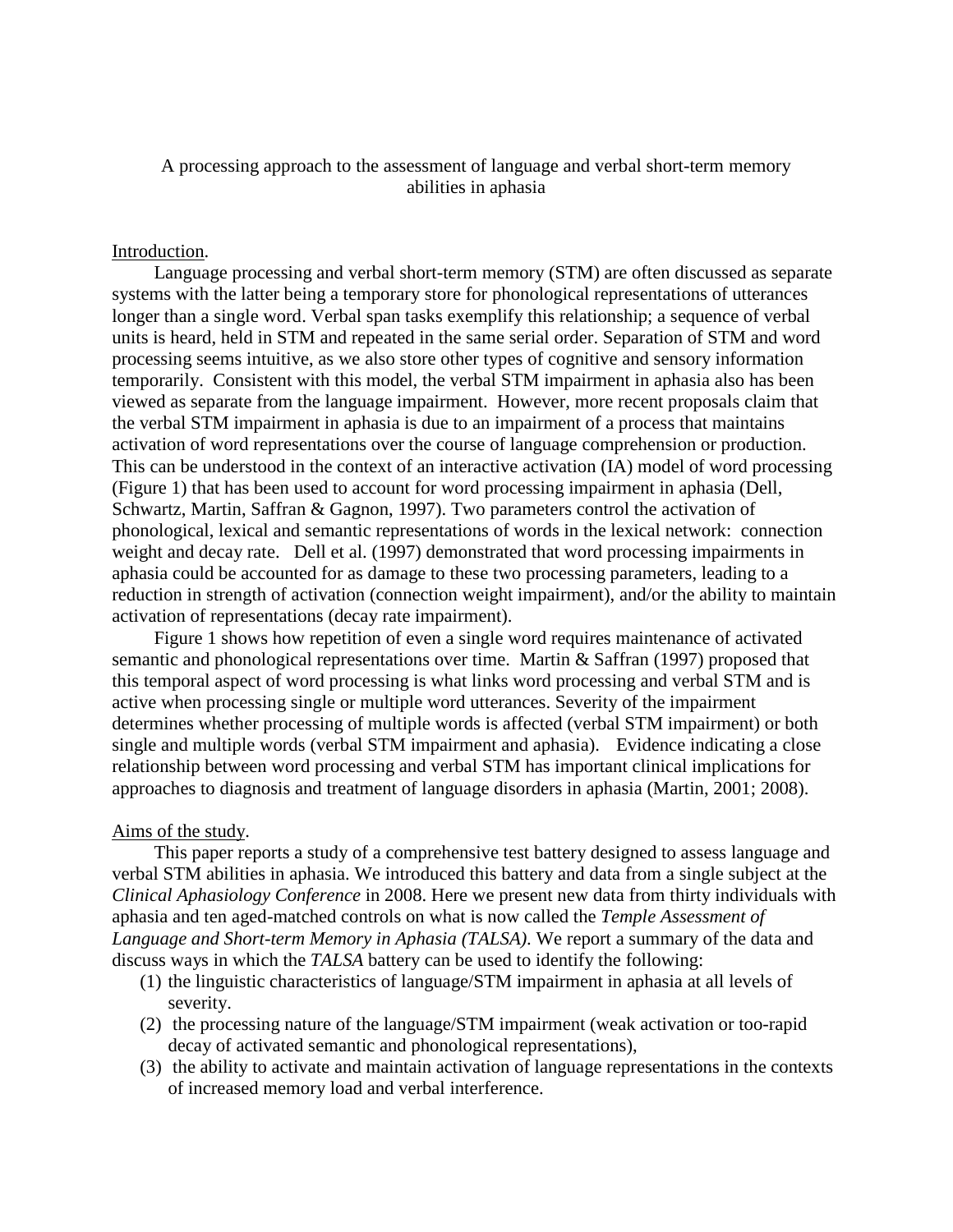We will also summarize evidence that the battery can:

(1) serve as a pre- and post-treatment measure for a treatment designed to improve the strength and/or short-term maintenance of activation to improve language function and

(2) yield measures of semantic and phonological processing and STM that can be used to predict performance on other language and verbal learning tasks.

## Method.

*Participants*. Thirty individuals with aphasia (a variety of classical aphasia types) resulting from cerebral vascular accident (CVA) and ten controls participated in this study.

*Description of the TALSA Battery*. The TALSA battery includes some standard tests of language processing, but also has several unique features:

Part 1 includes word processing tasks that probe semantic and phonological abilities. These tasks vary in difficulty and incorporate variations affecting STM and/or executive processing load. Two variations involve inclusion of a 5-second interval between stimulus and response or between two stimuli to be compared. In one variation, the interval is unfilled (silent) allowing assessment of the ability to passively maintain activation of representations (passive STM). The other interval condition is 'filled' (participant names numbers that appear on a computer screen). This variation assesses the ability to maintain activation of representations in the context of verbal interference (STM plus executive processing). Two other subtests vary STM and executive processing requirements in a different way, by increasing the number of items that need to be held in verbal STM (the working memory load) while making a judgment of similarity (synonymy and rhyming judgments).

Part 2 includes span tasks that vary phonological, lexical and semantic characteristics of the stimuli (e.g., frequency, imageability, lexicality).

The memory load conditions in Part 1 and the span tasks in Part 2 enable assessment of the type of language impairment at *all* levels of aphasia severity including individuals with mild aphasia who often score at ceiling on single word processing tasks but still complain of difficulties in functional language situations. The interval conditions of the word processing tasks that include verbal interference and the span tasks that vary semantic and phonological content are sensitive to spared and impaired semantic and phonological abilities in people with mild aphasia and can guide appropriate treatment approaches for this group.

#### Results.

Tables 1-6 show the results this study, proportions correct on the TALSA battery tasks with and without memory load manipulations:

*Part 1.* Mean proportions correct in each STM or executive load condition.

*Tables 1 and 2:* Single word tasks that probe semantic and phonological processing that vary time before a response is made.

*Tables 3 and 4:* Multiple word tasks (word pairs, word triplets and sentences) that vary time before a response is made.

*Table 5:* Synonymy and rhyming judgment tasks that vary the number of items in working memory.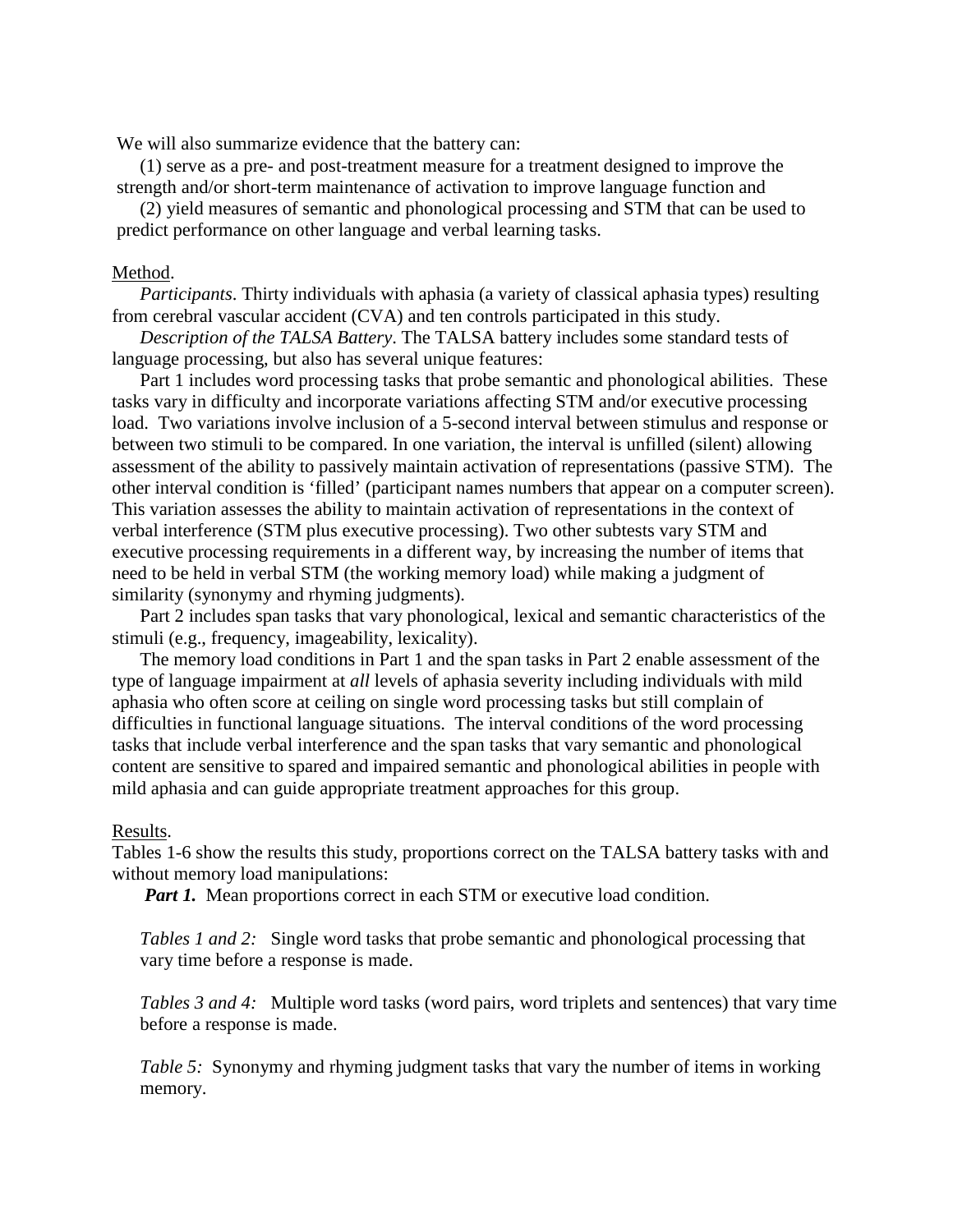On each of these tasks, *mean* performance becomes worse as memory load is increased by inclusion of an interval or increasing the number of items to be held in working memory. *However*, we have observed that while some individuals perform worse when a 5-second interval is imposed, others benefit from the extra processing time. There is also a picture naming test in Part 1. Performance on that task did not vary across interval conditions (means of .69, .63 and .68).

*Part 2.* Span tasks with language variations.

*Table 6.* Mean spans and ranges on four span tasks: digit and word, word and nonword, words varied for frequency and imageability, and probe memory (semantic, phonological and identity probes).

Mean spans for the most part are around 2-3 items, but the range is much broader than that. Control data for the full TALSA battery are shown in *Appendix 1* along with data from three participants with aphasia (mild, moderate and severe).

## Discussion.

The TALSA battery is proving to be effective in determining both linguistic and processing characteristics of aphasia. Results of the memory load variations indicate two types of processing deficits, slowed activation (need more time to process words) and too-fast decay (cannot maintain activation of representations). We have designed a treatment program that addresses these processing impairments and are using the TALSA battery to measure treatment effects. Additionally, we have used its measures of semantic and phonological STM to predict new word learning success in aphasia. Our future aims include development of a clinically useful version of this comprehensive assessment battery.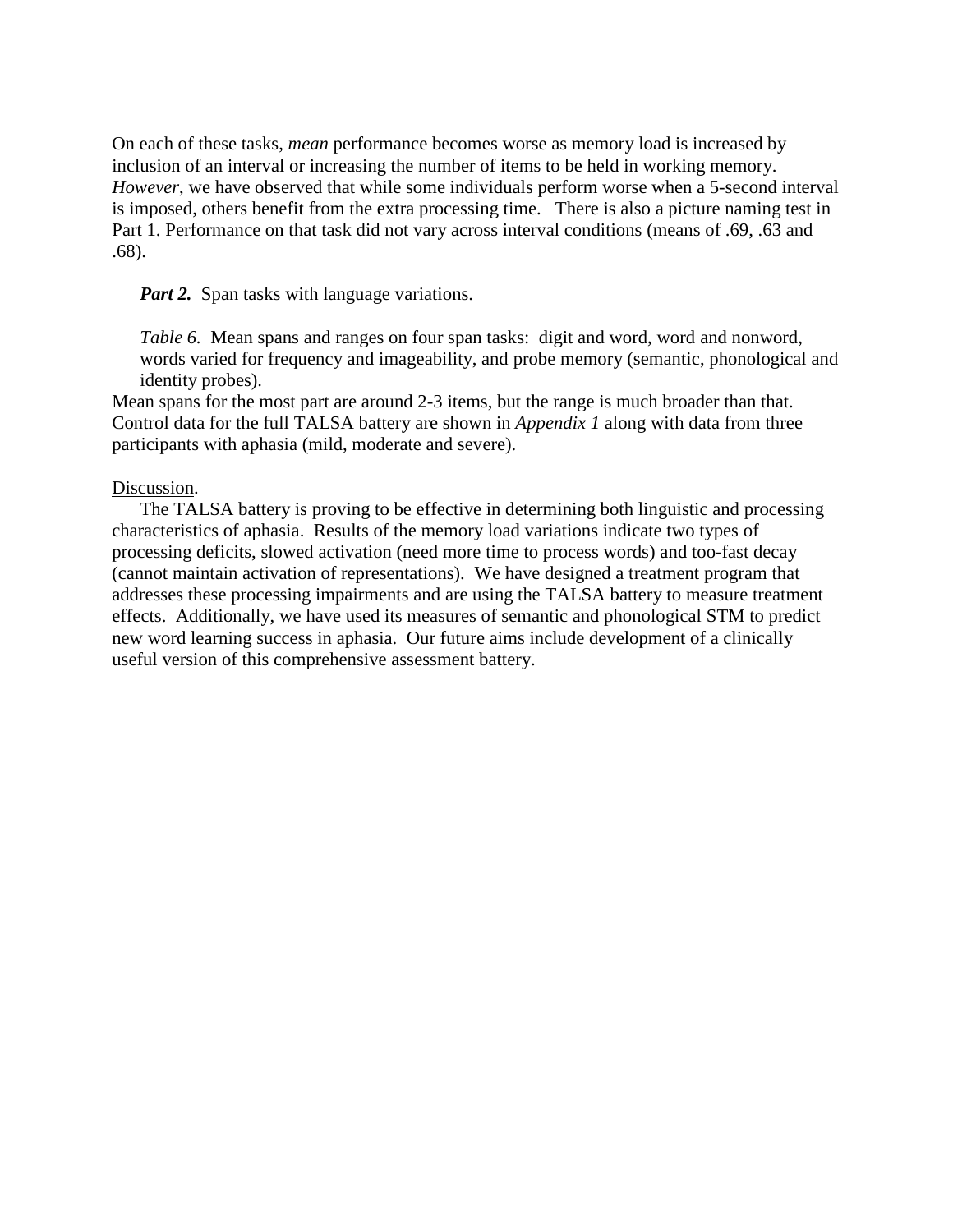#### References.

- Dell, G.S., Schwartz, M.F., Martin, N. Saffran, E.M. & Gagnon, D.A. (1997). Lexical access in aphasic and non-aphasic speakers. *Psychological Review*, *Vol. 104, No.4*, 801-838.
- Martin, N. & Saffran, E.M. (1997). Language and auditory-verbal short-term memory impairments: Evidence for common underlying processes. *Cognitive Neuropsychology, 14 (5),* 641-682.
- Martin, N. Repetition in aphasia. Theoretical and clinical implications. (2001). In R. Berndt (Ed. Volume 3). *Handbook of Neuropsychology*, 2nd edition, (F. Boller & J. Grafman Editors of series). Amsterdam: Elsevier. Chapter 8, pp. 136-156.
- Martin, N. (2008).The role of semantic processing in short-term memory and learning: Evidence from Aphasia. In *Interactions between short-term and long-term memory in the verbal domain.* A. Thorn & M. Page (Eds.). Psychology Press. Chapter 11, pp. 220-243.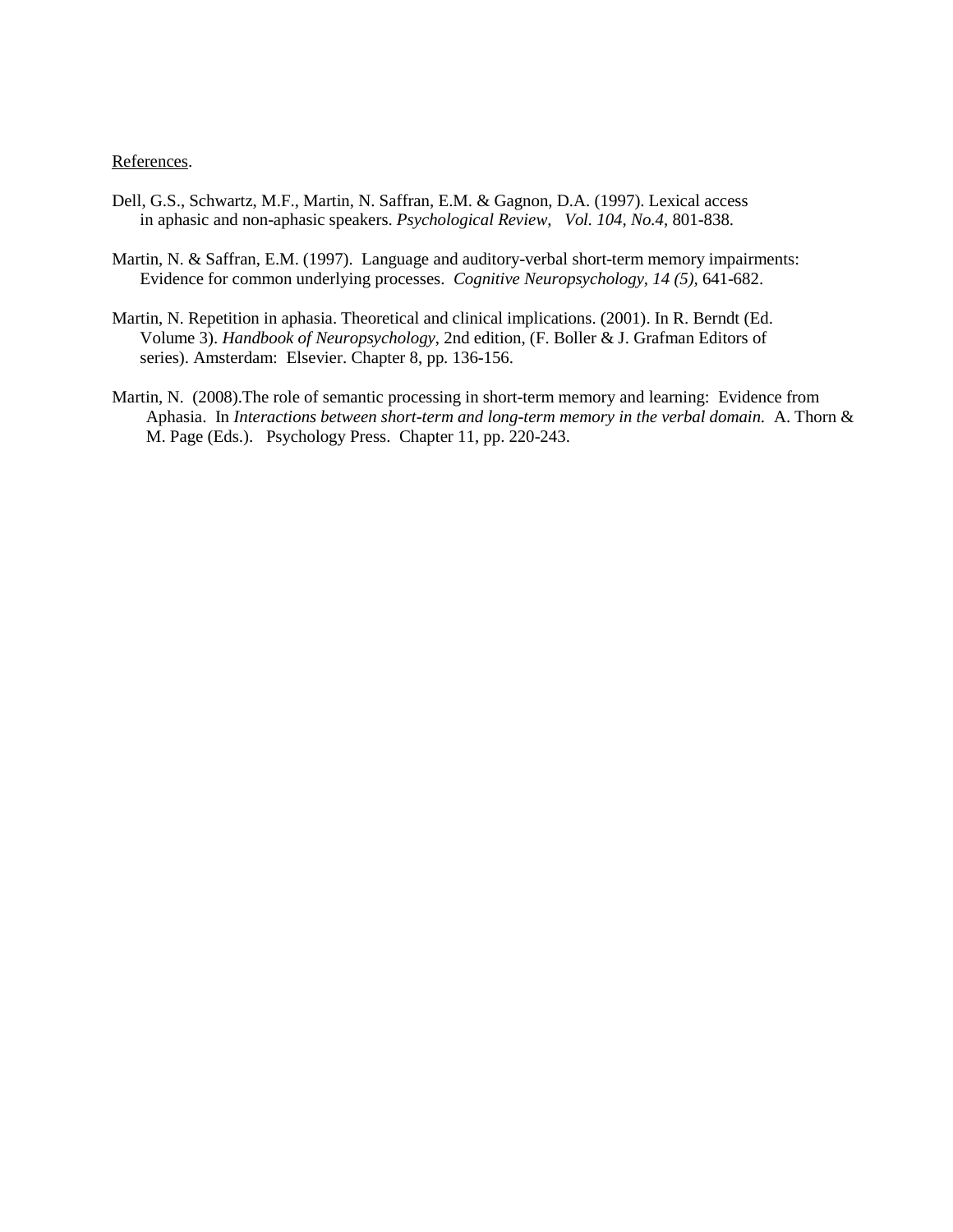## Acknowledgments.

This research was supported by a grant awarded to Temple University from the National Institutes of Health, Deafness and other Communication Disorders, R21 DC 008782-02 (N. Martin, PI). We are very grateful to the participants who cheerfully and patiently participated in this study. Special thanks go to Jamie Reilly who provided invaluable advice in the early stages of development of this test battery. We also thank the research personnel who diligently helped with data collection and organization and technical implementation of the test battery including: Melissa Correa, Nick Gruberg, Amanda Concha, Samantha Rosenberg, Rebecca Afman, Drew Tipton, Beth Levitan, Kate Schmitt, Rebecca Berkowitz, Meghan McCluskey, Dana Roberts, Ariel Hegedus, Rachel Kamen, Andrew Demarco, Whitney Postman-Caucheteux and Ferenc Bunta.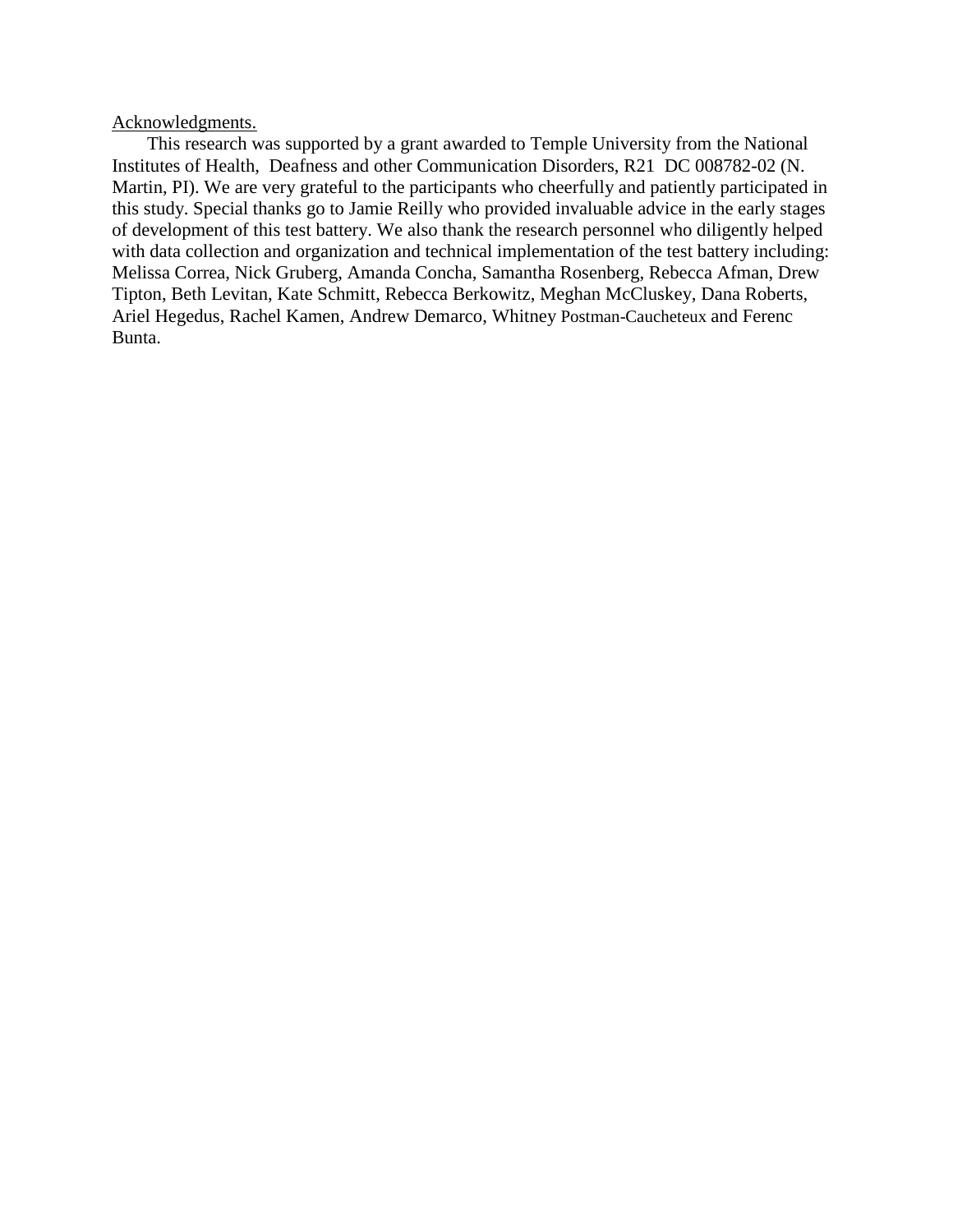| <b>Subtest</b>                            |                 |               | 1-sec<br>UF          | <b>Interval Condition</b><br>5-sec<br>UF | 5-sec<br>F |
|-------------------------------------------|-----------------|---------------|----------------------|------------------------------------------|------------|
|                                           | <b>Words</b>    | Mean          | 0.95                 | 0.93                                     | 0.87       |
| <b>Phoneme Discrimination</b><br>$(n=30)$ | <b>Nonwords</b> | Range<br>Mean | $.80 - 1.00$<br>0.93 | 0.91                                     | 0.80       |
|                                           |                 | Range         | .70 -1.00            |                                          |            |
|                                           | <b>Words</b>    | Mean          | 0.88                 | 0.87                                     | 0.79       |
| <b>Rhyme Judgments</b>                    |                 | Range         | .60 - 1.00           |                                          |            |
| $(n=29)$                                  | <b>Nonwords</b> | Mean          | 0.84                 | 0.82                                     | 0.76       |
|                                           |                 | Range         | $.35 - 1.00$         |                                          |            |
|                                           | <b>Words</b>    | Mean          | 0.80                 | 0.83                                     | 0.68       |
|                                           |                 | Range         | $.33 - 1.00$         |                                          |            |
| <b>Repetition (n=29)</b>                  | <b>Nonwords</b> | Mean          | 0.48                 | 0.42                                     | 0.17       |
|                                           |                 | Range         | $0 - 1.00$           |                                          |            |

**Table 1. Tests of Phonological Processing: Mean proportion correct at each interval condition and range for 1 sec interval.**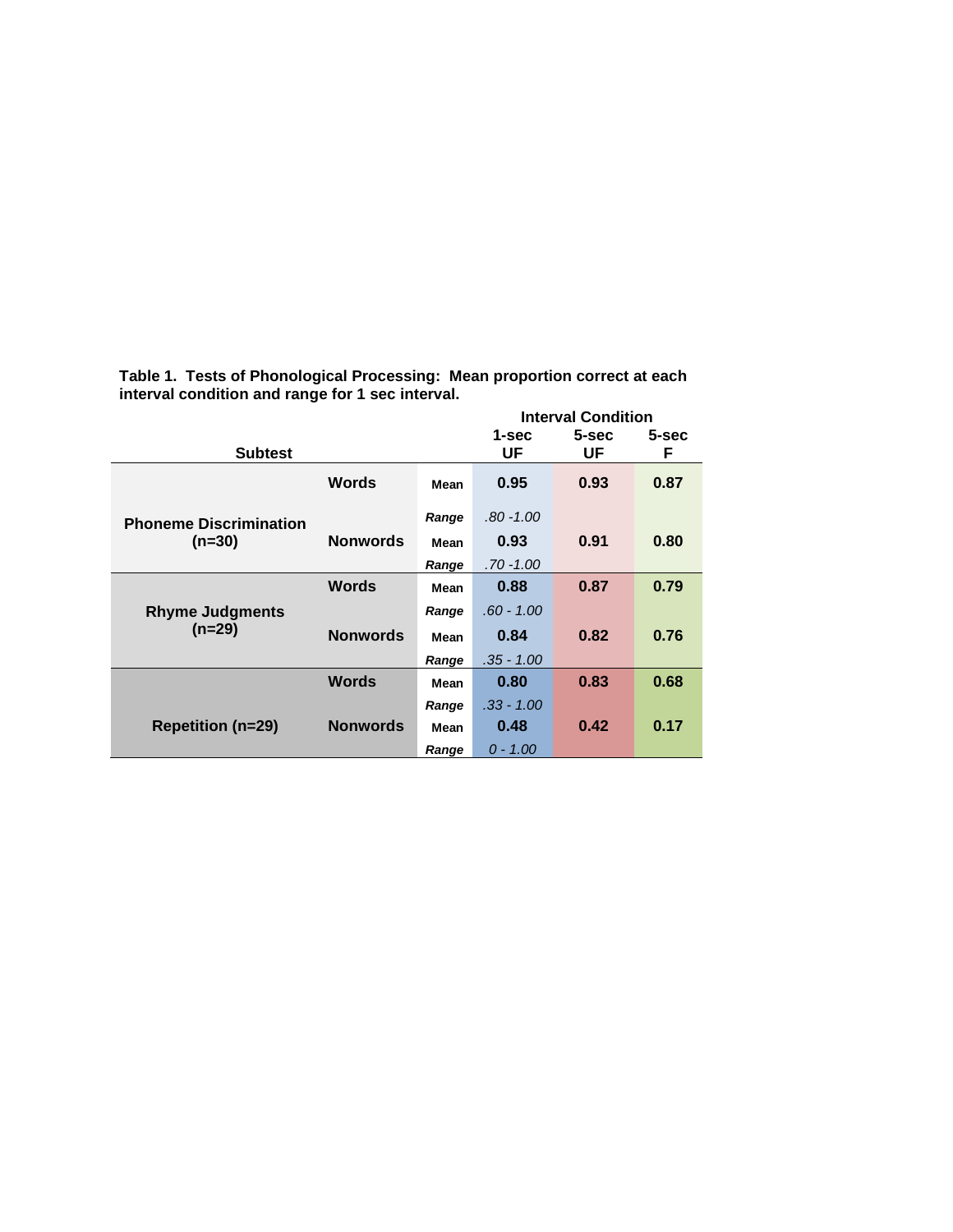| <b>Subtest</b>               |       | 1-sec UF     | 5-sec UF | 5-sec F |
|------------------------------|-------|--------------|----------|---------|
| <b>Lexical Comprehension</b> | Mean  | 0.97         | 0.98     | 0.91    |
| $(n=31)$                     | Range | .81 - 1.00   |          |         |
| <b>Category Judgments -</b>  | Mean  | 0.95         | 0.92     | 0.84    |
| Pictures (n=28)              | Range | $.70 - 1.00$ |          |         |
| <b>Category Judgments -</b>  | Mean  | 0.93         | 0.93     | 0.79    |
| Words ( $n=28$ )             | Range | .70 - 1.00   |          |         |

**Table 2. Tests of lexical-semantic processing: Mean proportion correct at each interval condition and range for 1 sec interval.**

## **Interval Condition**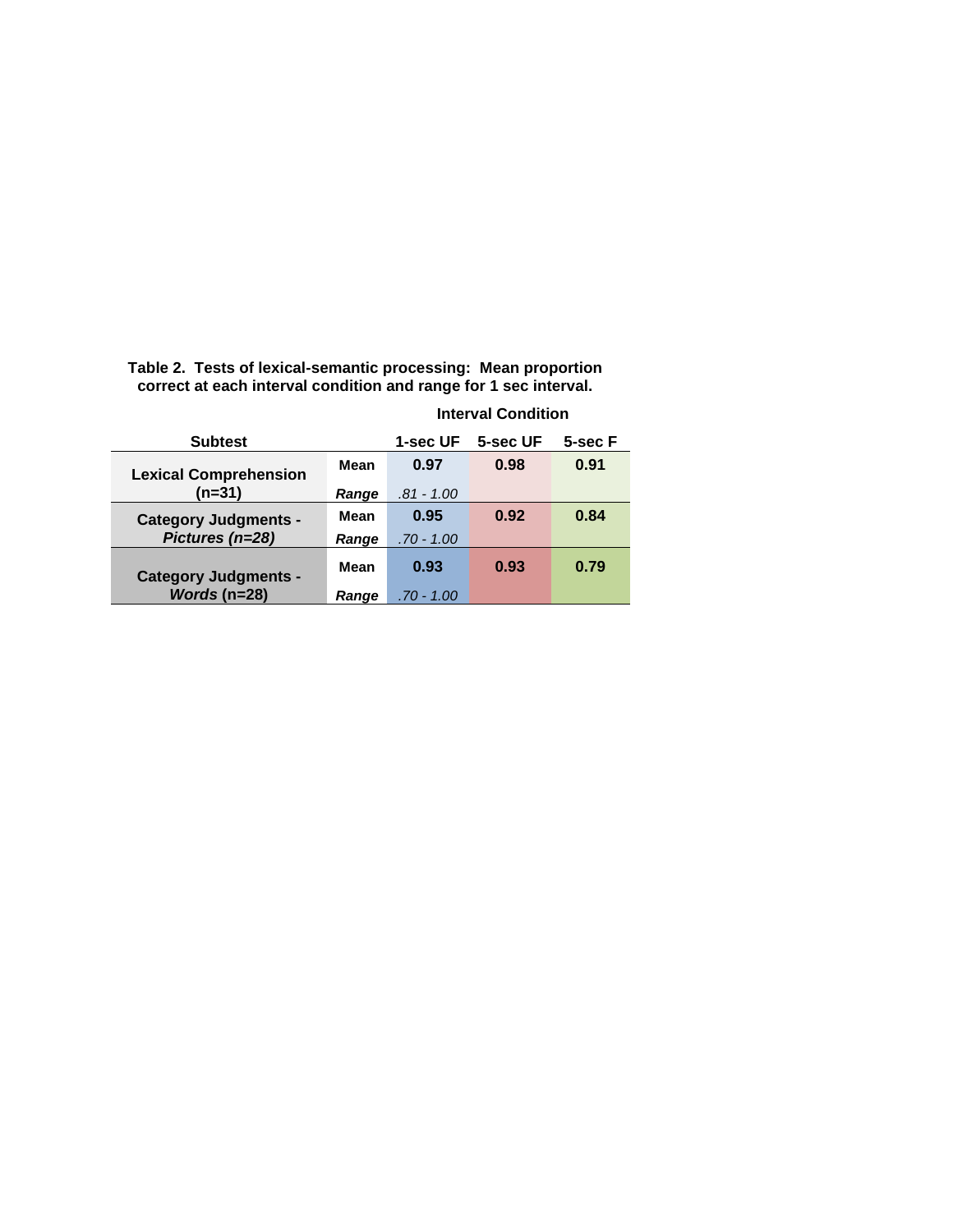| <b>Subtest</b>          |       | 2-choice<br>Format | 3-choice<br>Format |
|-------------------------|-------|--------------------|--------------------|
| <b>Synonymy Triplet</b> | Mean  | 0.87               | 0.77               |
| Judgments (n=27)        | Range | $.68 - 1.00$       | .41 - 1.00         |
|                         |       |                    |                    |
| <b>Rhyming Triplet</b>  | Mean  | 0.86               | 0.73               |
| Judgments (n=28)        | Range | $.40 - 1.00$       | $.23 - 1.00$       |

**Table 3. Synonymy and rhyming triplets with memory load variations: Proportion correct with ranges.**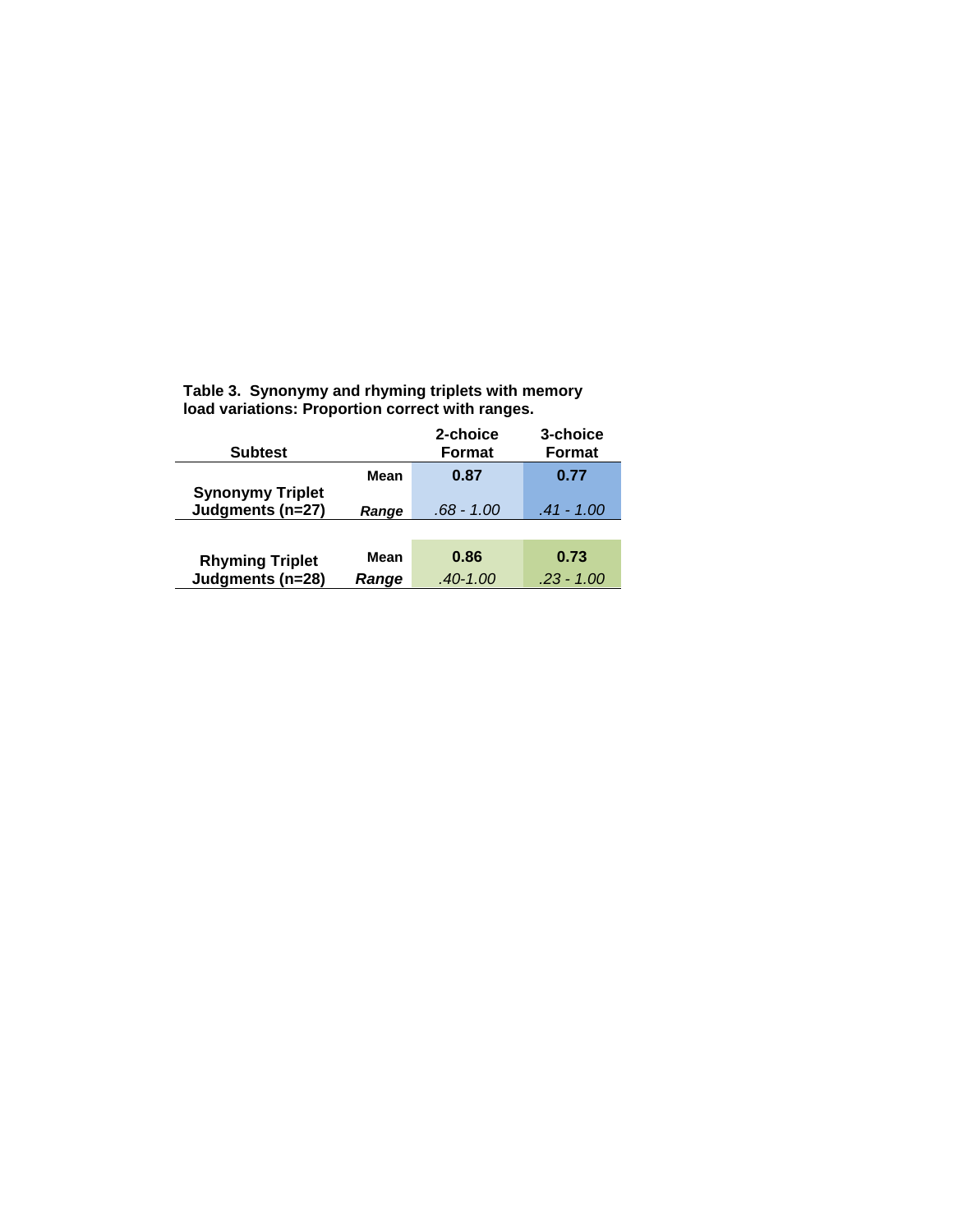| <b>Word Pairs</b><br>(n=28)             |       | 1-sec UF   | 5-sec UF | 5-sec F |
|-----------------------------------------|-------|------------|----------|---------|
|                                         | Mean  | 0.61       | 0.61     | 0.45    |
| <b>Semantically Related</b>             | Range | $0 - 1.00$ |          |         |
| <b>Phonologically</b>                   | Mean  | 0.60       | 0.58     | 0.34    |
| <b>Related</b>                          | Range | $0 - 1.00$ |          |         |
|                                         | Mean  | 0.67       | 0.64     | 0.42    |
| <b>Unrelated</b>                        | Range | $0 - 1.00$ |          |         |
|                                         |       |            |          |         |
| Word Triplets (n=28)                    |       | 1-sec UF   | 5-sec UF | 5-sec F |
|                                         | Mean  | 0.46       | 0.39     | 0.25    |
| <b>Semantically Related</b>             | Range | $0 - 1.00$ |          |         |
|                                         | Mean  | 0.32       | 0.29     | 0.17    |
| <b>Phonologically</b><br><b>Related</b> | Range | $0 - 1.00$ |          |         |
|                                         | Mean  | 0.38       | 0.34     | 0.16    |

**Table 4. Repetition of word pairs and word triplets with interval conditions.**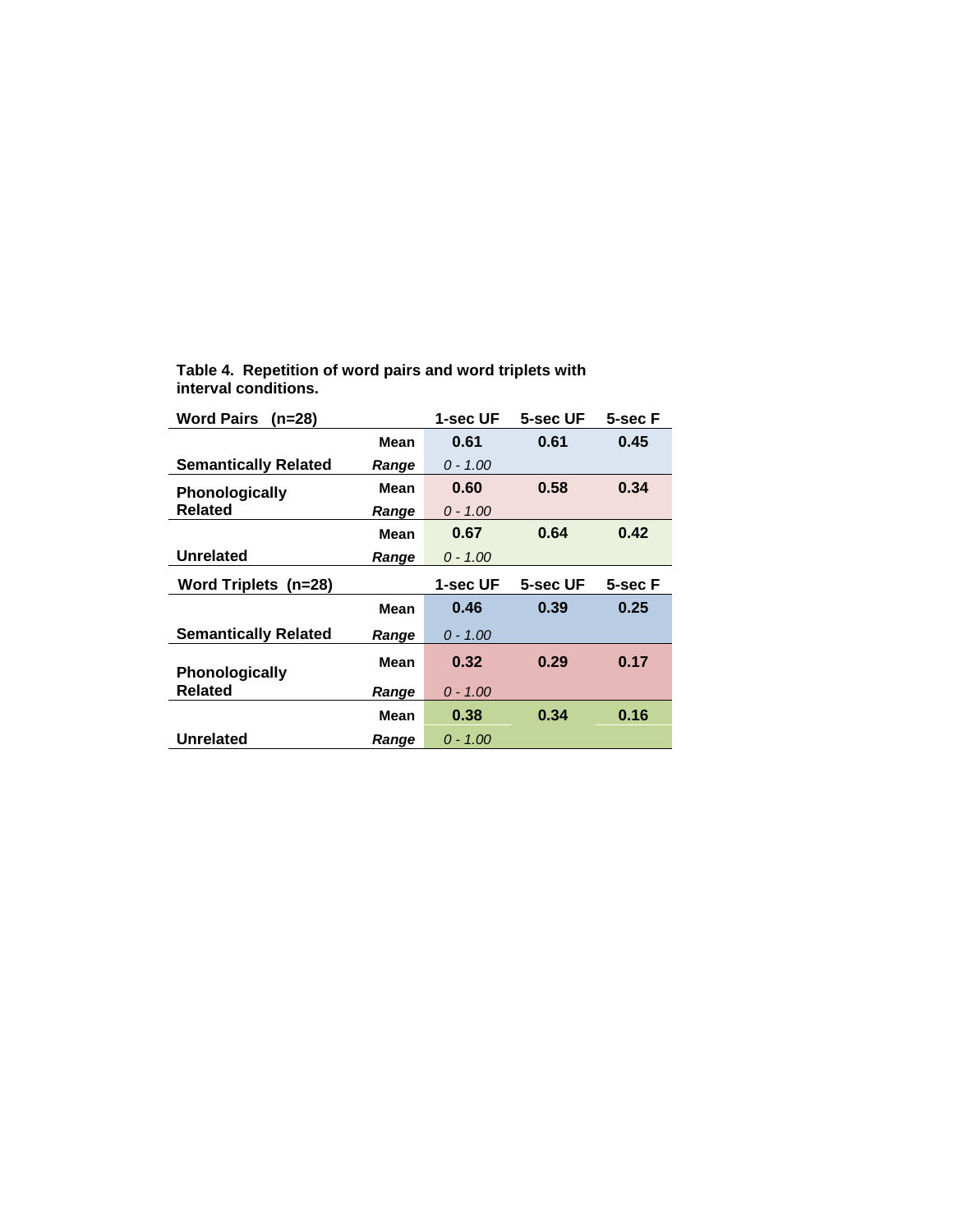| <b>Sentence Repetition (n=28)</b>       |             | 1-sec UF     | 5-sec UF | 5-sec F |
|-----------------------------------------|-------------|--------------|----------|---------|
| <b>Unpadded</b>                         | Mean        | 0.70         | 0.66     | 0.54    |
|                                         | Range       | $0 - 1.00$   |          |         |
| Padded                                  | <b>Mean</b> | 0.55         | 0.49     | 0.39    |
|                                         | Range       | $0 - 1.00$   |          |         |
|                                         |             |              |          |         |
|                                         |             |              |          |         |
| <b>Sentence Comprehension (n=29)</b>    |             | 1-sec UF     | 5-sec UF | 5-sec F |
| <b>Lexical Distracter</b>               | <b>Mean</b> | 0.92         | 0.92     | 0.87    |
|                                         | Range       | $.60 - 1.00$ |          |         |
| <b>Reverse Semantic Role Distracter</b> | Mean        | 0.67         | 0.66     | 0.69    |

**Table 5. Sentence processing tests with interval conditions: Proportion correct and ranges at 1-sec interval.**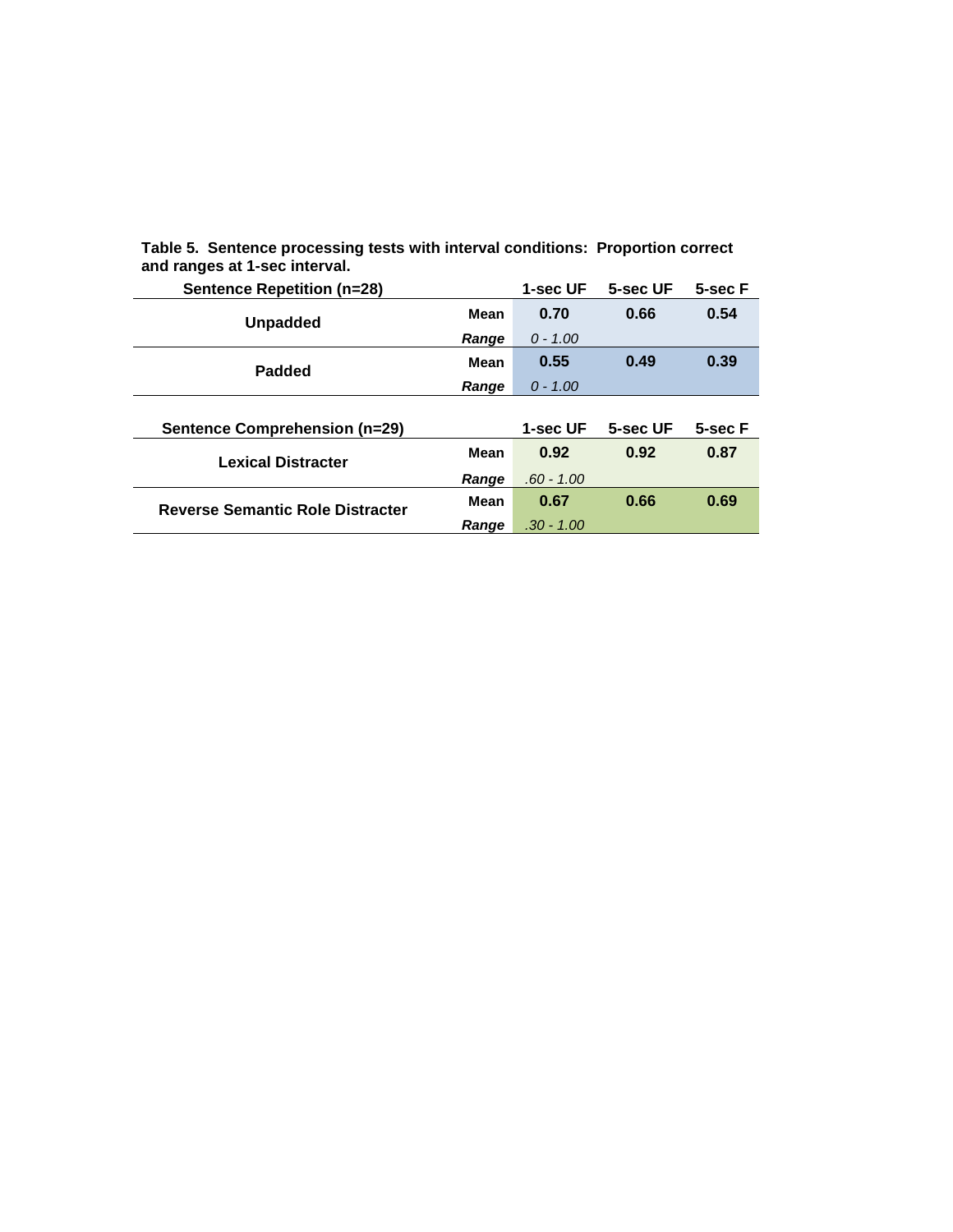**Table 6. Span measures with linguistic variations**

*1. Digit and Word Span (n=30)*

|           | <b>Digits</b>                        |          | Words           |                   |  |
|-----------|--------------------------------------|----------|-----------------|-------------------|--|
|           | <b>Pointing</b><br><b>Repetition</b> |          | <b>Pointing</b> | <b>Repetition</b> |  |
| Mean Span | 3.31                                 | 3.54     | 3.01            | 3.09              |  |
| Range     | 1 - 6.80                             | 0 - 6.80 | 1 - 5.50        | 1 - 5.50          |  |

#### *2. Repetition span for words varied for frequency and imageability (n=27)*

|           | Frequency and Imageability Type (n=27)  |            |            |          |  |
|-----------|-----------------------------------------|------------|------------|----------|--|
|           | HF/HI<br>HF/LI<br><b>LF/LI</b><br>LF/HI |            |            |          |  |
| Mean Span | 2.59                                    | 2.36       | 2.30       | 2.14     |  |
| Range     | 0 - 4.80                                | $0 - 4.80$ | $0 - 4.40$ | 0 - 4.40 |  |

# *3. Word and Nonword Repetition Span (n=29)*

|                  | Word       | <b>Nonword</b> |  |
|------------------|------------|----------------|--|
| <b>Mean Span</b> | 2.84       | 1.56           |  |
| Range            | .50 - 5.00 | .20 - 4.80     |  |

# *4. Probe memory Span (n=25)*

|                  | <b>Identity</b>   |          | Semantic Phonological |  |
|------------------|-------------------|----------|-----------------------|--|
| <b>Mean Span</b> | 7.86              | 3.14     | 2.94                  |  |
|                  | Range .80 - 12.00 | 0 - 6.93 | 0 - 7.00              |  |